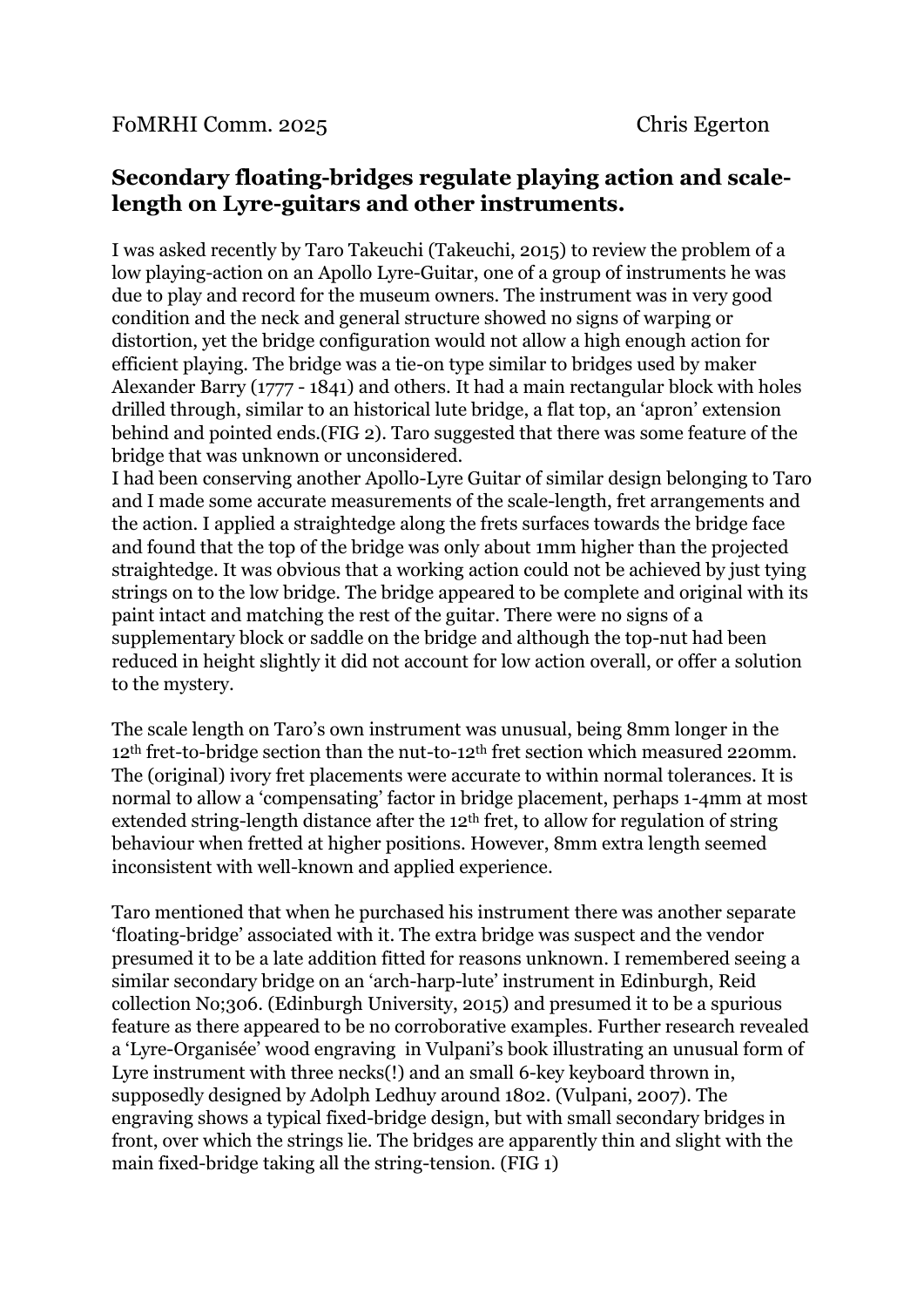



 FIG. 1: Lyre-Organisée FIG. 2: Apollo Lyre-guitar bridge, about 140mm long

In the case of Taro's own instrument, a thin secondary bridge of 6-10mm thickness placed in front of the fixed-bridge, would be quite feasable and could be adjusted in height to give an appropriate playing action, simultaneously correcting the string vibrating-length. The museum examples could probably function in a similar way, but precise measurements are needed to verify the theory that secondary floatingbridges were also used on those instruments.

Further thought about secondary bridges raises questions about their possible use on other 17th, 18th and 19th century stringed-instruments and guitars more generally. The modern classical-guitar bridge with its distinct 'tie-block' and a 'saddle-block' sections has a form that suggests it may have evolved from the two-part bridge arrangement as discussed. Although it is accepted that fixed-bridges were commonly used on early lutes and guitars: is it possible that small secondary-bridges were employed to regulate string-length and action when other adjustment options were not available? Old guitars presented for restoration sometimes have apparently incorrect bridge placements and heights that could be mistakenly diagnosed as accidental or careless work. Could the unusual placements and heights be deliberate? Could the secondary-bridge system apply to other fixed-bridge forms such as those used by Panormo or to 'moustache' bridges commonly seen elsewhere?

Chris Egerton Stringed-instrument conservator/restorer. May 2015